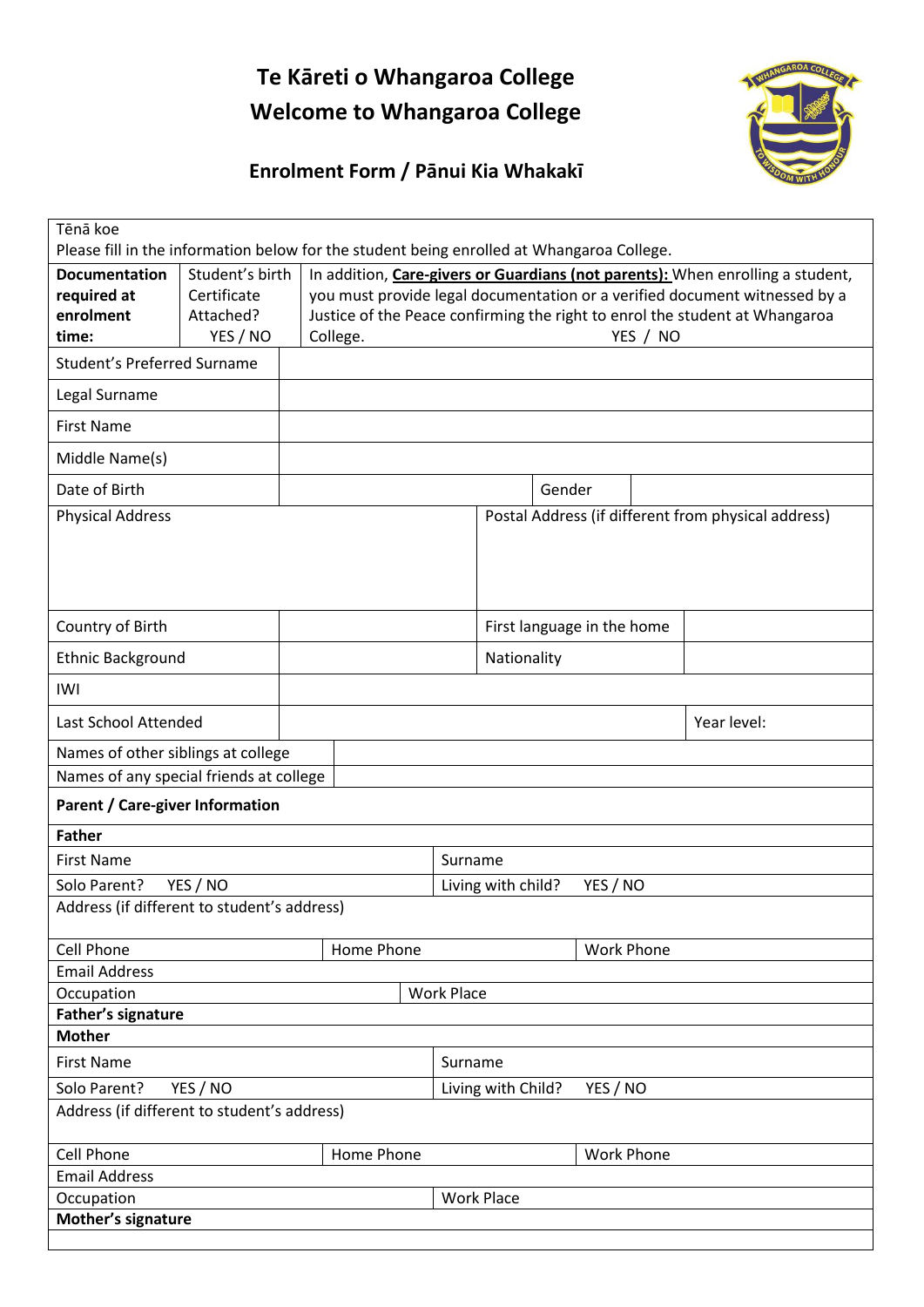| <b>Guardian or Care-giver or Homestay</b>                                              |                   |                                 |                                         |                   |  |  |  |
|----------------------------------------------------------------------------------------|-------------------|---------------------------------|-----------------------------------------|-------------------|--|--|--|
| <b>First Name</b>                                                                      |                   |                                 | Surname                                 |                   |  |  |  |
| Relationship to student                                                                |                   |                                 |                                         |                   |  |  |  |
| Home Phone                                                                             | <b>Cell Phone</b> |                                 |                                         | <b>Work Phone</b> |  |  |  |
| <b>Email Address</b>                                                                   |                   |                                 |                                         |                   |  |  |  |
| <b>Work Place</b><br>Occupation                                                        |                   |                                 |                                         |                   |  |  |  |
| Guardian / Homestay's signature                                                        |                   |                                 |                                         |                   |  |  |  |
| Emergency Contact - In addition to the Parent or Caregiver (MUST BE COMPLETED IN FULL) |                   |                                 |                                         |                   |  |  |  |
| <b>Given Name</b>                                                                      |                   |                                 | Surname                                 |                   |  |  |  |
| Home Phone                                                                             | <b>Work Phone</b> |                                 |                                         | <b>Cell Phone</b> |  |  |  |
| Relationship to the student:                                                           |                   |                                 |                                         |                   |  |  |  |
| Bus run your student will use: (Tick the correct run)                                  |                   |                                 |                                         |                   |  |  |  |
| Kahoe                                                                                  |                   |                                 | Pupuke                                  |                   |  |  |  |
| Matauri                                                                                |                   | <b>Totara North</b>             |                                         |                   |  |  |  |
| Omaunu                                                                                 |                   |                                 | Wainui                                  |                   |  |  |  |
| Otangaroa                                                                              |                   | Whangaroa                       |                                         |                   |  |  |  |
| Walk to school                                                                         |                   |                                 |                                         |                   |  |  |  |
| <b>Medical, Health and Other Information</b>                                           |                   |                                 |                                         |                   |  |  |  |
| Doctor                                                                                 |                   | Dentist                         |                                         |                   |  |  |  |
| Allergies                                                                              |                   | Medication to be kept at school |                                         |                   |  |  |  |
| Disabilities or health issues                                                          |                   |                                 | Any other agencies working with student |                   |  |  |  |
| Are there any current access restrictions imposed by the<br>courts?                    |                   |                                 | Is Youth Justice involved?              |                   |  |  |  |
| Please note anything else we need to know about your student                           |                   |                                 |                                         |                   |  |  |  |

I give permission for the following:

- For the College to contact the previous school of my child and any other agencies involved with him/her for any information considered necessary.
- For my child's name, written work or photograph to be published in school newsletters, school publications, on the school web pages or in any other publication in connection with the promoting of a positive profile for Whangaroa College.
- For my child's name to be on work submitted for external moderation purposes.
- For the Resource Teachers of Learning and Behaviour to assess my child's current learning needs and attainment levels for the purpose of being able to plan and develop specific educational plans should the College have any concerns regarding the progress of my child at this school.
- I understand that students who deliberately damage school property will be required to pay all costs relating to the replacement of any item.
- I will ensure that my child wears the correct school uniform with pride at all times
- I will ensure my child follows the school rules at all times both in the classroom setting and around the school grounds, and also when away from the school representing Whangaroa College.

**Signed:** \_\_\_\_\_\_\_\_\_\_\_\_\_\_\_\_\_\_\_\_\_\_\_\_\_\_\_\_\_\_\_\_\_\_\_\_ **Date:** \_\_\_\_\_\_\_\_\_\_\_\_\_\_\_\_\_\_\_\_\_\_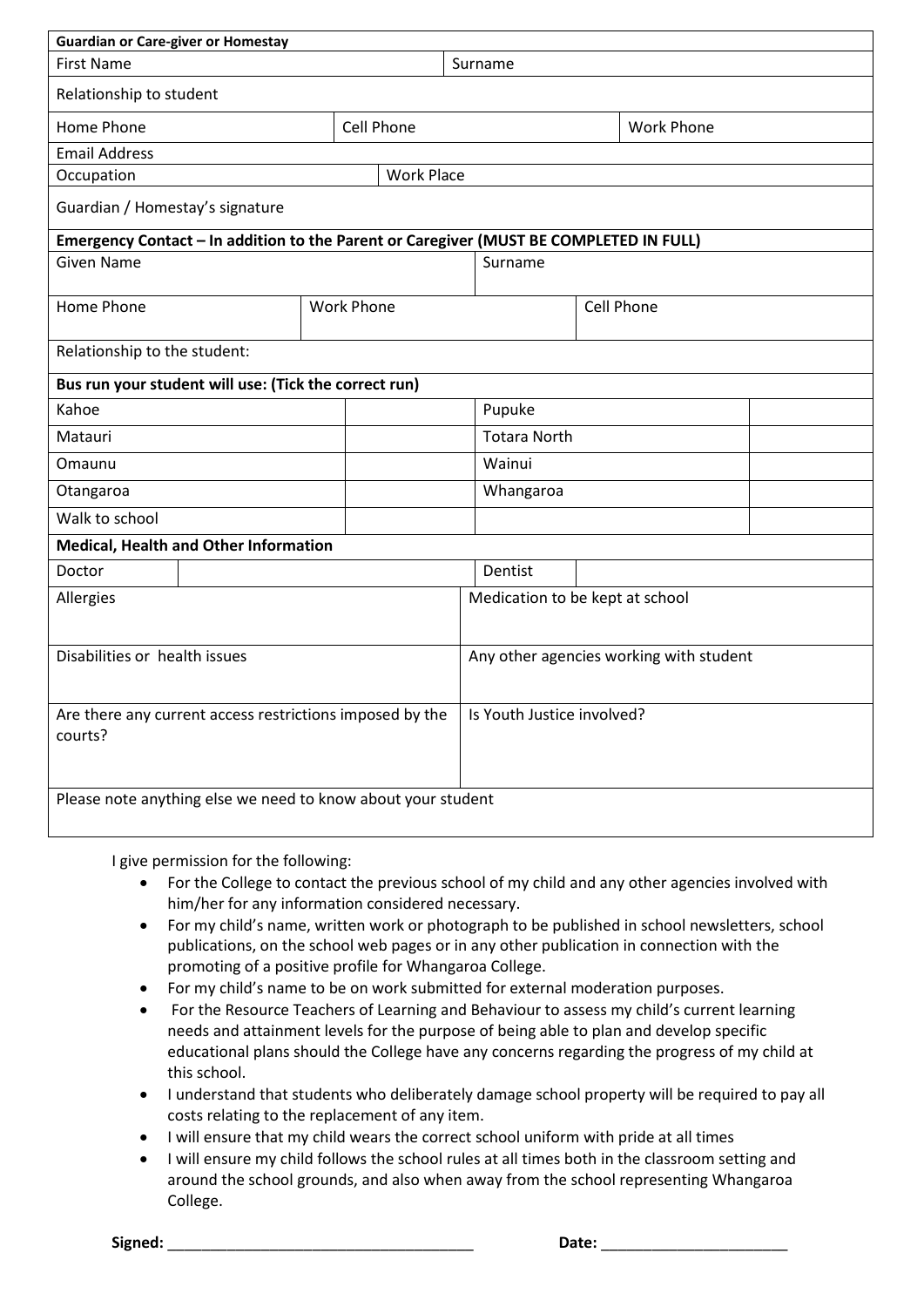## **For College use only**

| <b>Task</b>                            | Person to           | <b>Initialled</b> | Date      | <b>Comment</b> |
|----------------------------------------|---------------------|-------------------|-----------|----------------|
|                                        | complete task       |                   | completed |                |
| Interview with Principal               | Principal           |                   |           |                |
| Enrolled by                            | <b>Office Staff</b> |                   |           |                |
| Original birth certificate sighted     | Office staff        |                   |           |                |
| Birth certificate certified copy filed | <b>Office Staff</b> |                   |           |                |
| Previous school report copied          | Office staff        |                   |           |                |
| Interview with Director of Student     | <b>DWB</b>          |                   |           |                |
| Well-being includes the gathering      |                     |                   |           |                |
| of sensitive medical, mental health,   |                     |                   |           |                |
| educational or personal                |                     |                   |           |                |
| information not shared on the          |                     |                   |           |                |
| enrolment form.                        |                     |                   |           |                |
| Previous school information            | <b>DWB</b>          |                   |           |                |
| consulted                              |                     |                   |           |                |
| Enrolment form read and pastoral       | DSE, DTL            |                   |           |                |
| and educational information noted      |                     |                   |           |                |
| All external agencies have been        | <b>DWB</b>          |                   |           |                |
| Contacted and all related data         |                     |                   |           |                |
| collected and stored for reference     |                     |                   |           |                |
| Enrolment approved / not               | Principal           |                   |           |                |
| approved by the Principal following    |                     |                   |           |                |
| consultation with the Director of      |                     |                   |           |                |
| Student Well-being.                    |                     |                   |           |                |

| Photo taken                        | Data Manager |  |
|------------------------------------|--------------|--|
| Subjects set                       | DTL          |  |
| <b>Student Expectations</b>        | <b>DSE</b>   |  |
| Entered in ENROL on line           | Office staff |  |
| Entered in PC School               | Office staff |  |
| <b>Student Enrolment Number</b>    | Office staff |  |
| Timetabled                         | Office Staff |  |
| AsTTle set up                      |              |  |
| School network logon completed     | New Era IT   |  |
| Student folder made and            | Office staff |  |
| enrolment documentation filed      |              |  |
| Student issued with an orientation |              |  |
| package, a tour of the school and  | <b>DWB</b>   |  |
| introduced to the whanau teacher   |              |  |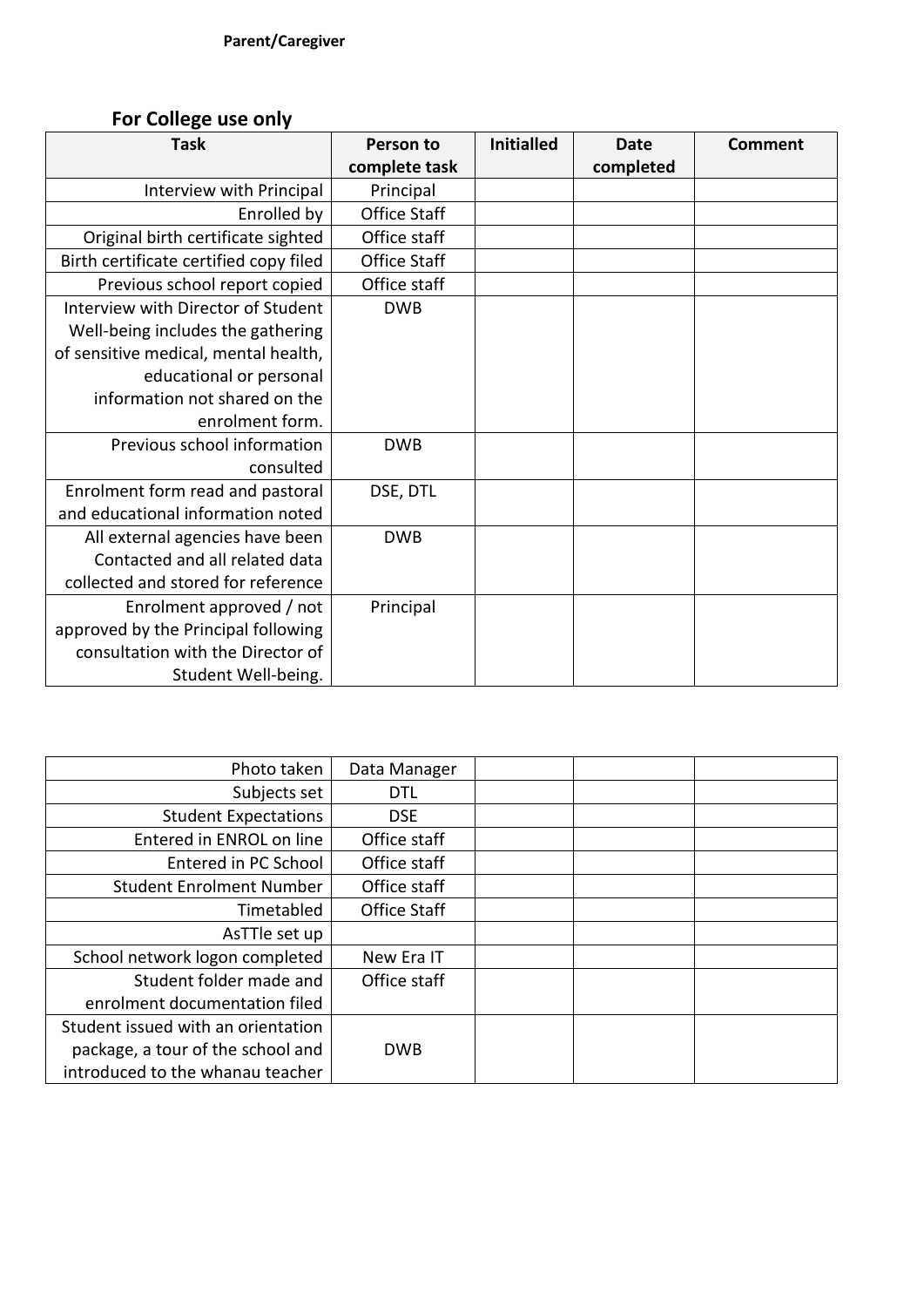

## **Whangaroa College Computing / Cyber Safety Student Use Agreement**

*(Please return the Student Use Agreement to the school office after it has been signed and retain the contract pages (1st page).*

### **Student**:

I understand and will abide by the conditions and rules as set out in the school's Computing / Cyber Safety Use Agreement. I further understand that there may be consequences (including the possible loss of access and even disciplinary action) if I should commit any breach of these conditions.

Name: \_\_\_\_\_\_\_\_\_\_\_\_\_\_\_\_\_\_\_\_\_\_\_\_\_\_\_\_\_\_\_\_\_\_ Whanau: \_\_\_\_\_\_\_\_\_\_

Signed: \_\_\_\_\_\_\_\_\_\_\_\_\_\_\_\_\_\_\_\_\_\_\_\_\_\_\_\_\_\_\_\_\_ Date: \_\_\_\_\_\_\_\_\_\_\_

## **Parents or Guardian**:

## **General use of computing/communication technology resources:**

As the parent or guardian of this student, I have read the Computing / Cyber safety Use Agreement. I believe my child has read the document and understands his/her obligations. I understand that the computer/communication technology resources at Whangaroa College are designed for educational purposes and that any breach of the rules and conditions as set out in this agreement can lead to loss of privileges or disciplinary action. I understand if my child steals or damages equipment this could result in a bill for the cost of replacement or repairs. I also understand this agreement applies to communication technologies my child brings into the school environment.

### **Access to cyberspace**:

As the parent or guardian of this student, I understand that it is may not be possible for the school to fully restrict exposure to inappropriate material in cyberspace, accessed through such means as the Internet, email or text messaging. I also understand that while the school will take appropriate measures to limit access to illegal, dangerous or inappropriate material, ultimately it is each student's responsibility not to initiate access to, or have any involvement with, such material.

I hereby give my permission for the state of the given access to computing and communication technologies such as the Internet.

Signed: \_\_\_\_\_\_\_\_\_\_\_\_\_\_\_\_\_\_\_\_\_\_\_\_\_\_\_\_\_\_\_\_ Date: \_\_\_\_\_\_\_\_\_\_\_\_\_\_

Parent / Guardian Signature